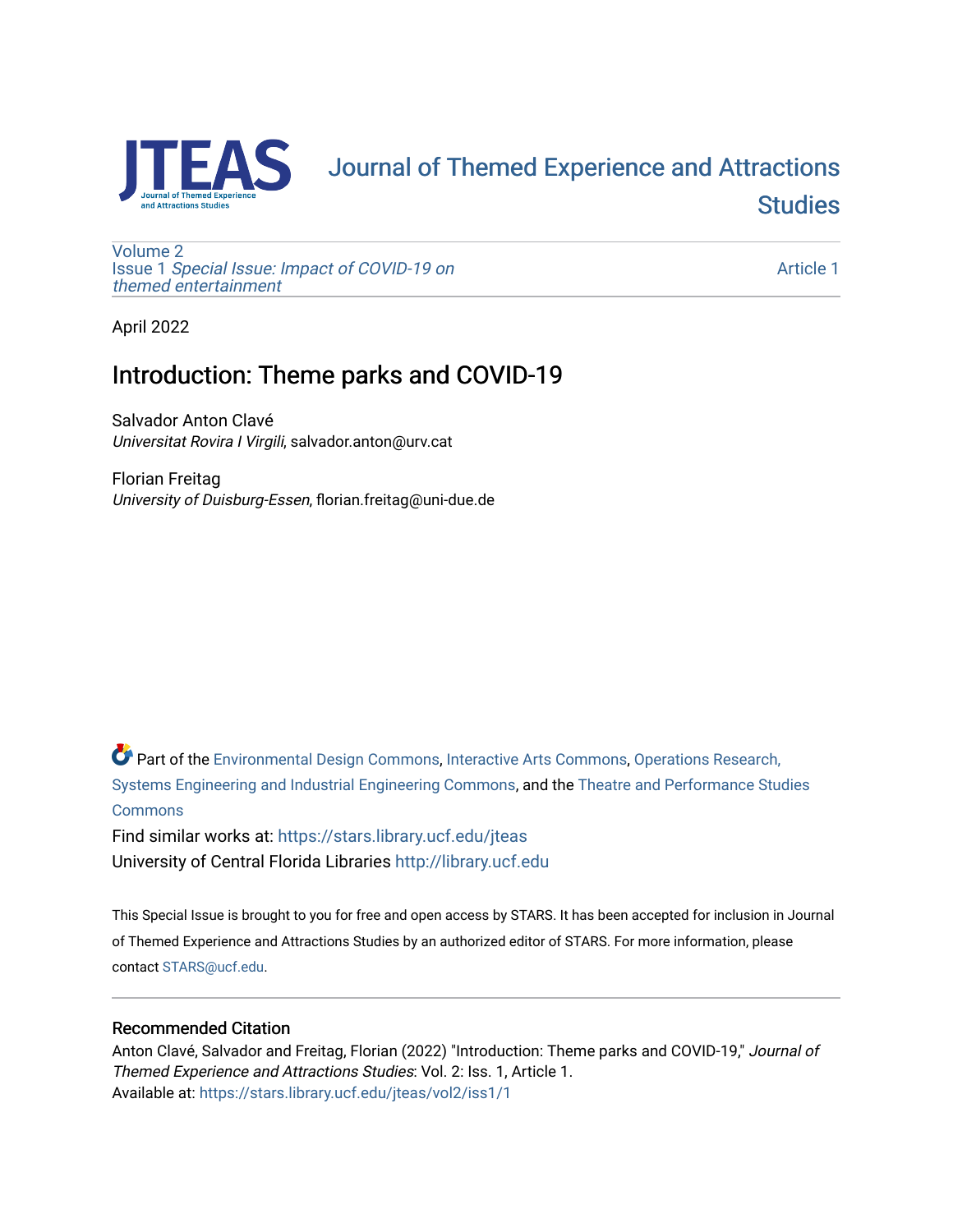

Journal of Themed Experience and Attractions Studies 2.1 (2022) 1–3

## Introduction: Theme parks and COVID-19

Salvador Anton Clavé<sup>a\*</sup>, Florian Freitag<sup>b</sup>

a Universitat Rovira i Virgili, Facultat de Turisme i Geografia, C/ Joanot Martorell, s/n 43480 Vila-seca, Catalonia, Spain

<sup>b</sup>University of Duisburg-Essen, Department of Anglophone Studies, Universitätsstr. 12, 45141 Essen, Germany

### **Abstract**

In the tourism industry, "crises" have been conceptualized as local and temporary phenomena, interval states that may require imminent action, but that can eventually be overcome, with business simply resuming. At the moment of writing, however, it is not at all clear when or if the theme park sector can simply return to a pre-pandemic state of affairs. Even if tourism may once again attain pre-COVID *numbers*, it may well be through entirely new and different *forms*. The essays collected here provide scholarly and professional snapshots of the current (winter 2021/2022) state of the theme park industry, with special attention being paid to economic strategies, operational issues, the impact of the pandemic on the destination level, and temporary coping strategies.

**Keywords:** COVID-19; theme parks; tourism crisis; recovery.

In early November 2021, the final editorial meeting for this article was supposed to take place during a conference in Tarragona, Catalonia. Somewhat ironically, the rising number of COVID cases prevented the German member of the editorial team from travelling to Spain, and the editors had to find an alternative way to meet up. While the meeting could be easily moved from analogue to digital, however, the same does not apply to the topic of this essay collection: offering location-based entertainment and leisure, theme parks are built on the idea that patrons travel to and gather on their premises in large numbers. Physically experiencing the park's themed landscapes and interacting with people – performers, employees, and other visitors – is the very point of a theme park visit. Due to official travelling and contact restrictions as well as accompanying health and safety concerns on the parts of tourists, the current pandemic has thus constituted the most serious challenge in the development of tourism in general and theme parks in particular – if not a historical caesura.

Based on the figures alone – according to the *TEA/AECOM 2020 Theme Index and Museum Index* (TEA/AECOM, 2021, p.6), a downfall in global attraction attendance "from 50% to 90% in 2020 depending on the extent of the pandemic and the type of parks in various regions" – one could "merely" speak of a severe crisis of the theme park sector. In fact, as most people perceive COVID-19 as a potential life risk, the pandemic, together with travel restrictions and constraints, has altered travelling lifestyles around the world, leading to the emergence of new patterns of behavior, and has drastically reduced the attendance to theme parks in particular and location-based entertainment in general. Five issues have been identified as major disruptive factors both from the demand side and the supply side of the theme park industry: (1) travel restrictions; (2) temporary facility closures; (3) capacity constraints; (4) social conduct regulations, including social distancing mandates; and (5) new operational procedures related to the cleaning and sanitization of facilities. Additionally, social perceptions might have changed, inducing new mental distance between the "ordinary" and the "extraordinary" (Anton Clavé et al., 2022).

Corresponding author. Email: salvador.anton@urv.cat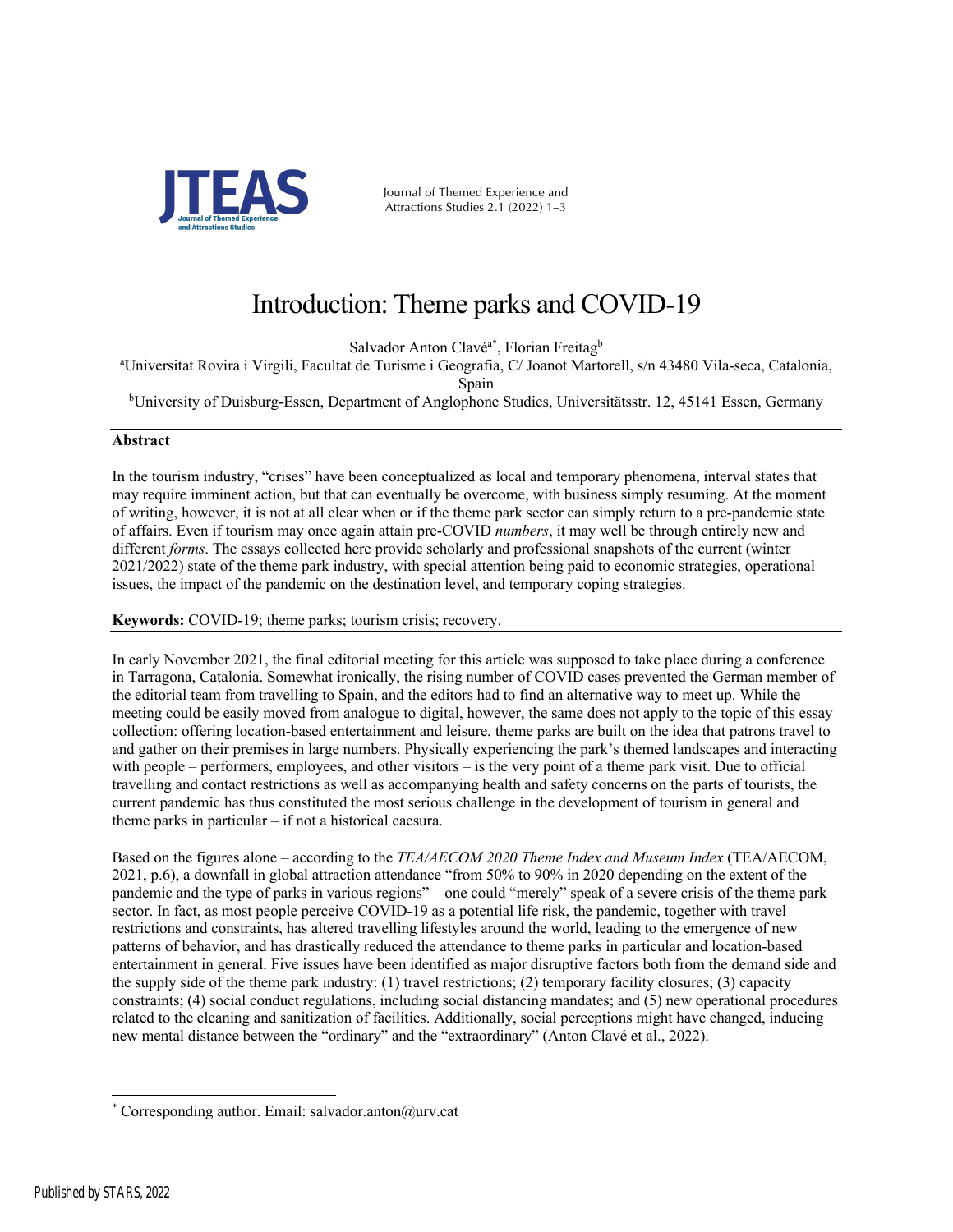Nevertheless, we hesitate to use the term "crisis." In "Crisis Management," Melanie Smith, Nicola MacLeod, and Margaret Hart Robertson generally define crises in tourism as either natural or man-made "sudden disasters or catastrophes" (Smith, MacLeod, & Robertson, 2010, p.25). Specifically in the case of health crises, they seem to mainly conceive of crises as local and temporary phenomena, citing "the foot-and-mouth disease outbreak in the UK in 2001, the spread of SARS in 2002/2003, bird flu in Asia in 2005, swine flu in Mexico in 2009" as examples (p.27). For Smith, MacLeod, and Robertson, then, (health) crises are primarily interval states that may require "careful planning and management" (p.26), but that can eventually be overcome, with business simply resuming. And indeed, the "Five-Phase Approach to COVID-19" offered by the Pacific Asia Travel Association, for example, identifies the fifth and final phase as a "recovery" – that is, a return to normal, with "resumption of international travel"; "reopening of entertainment and additional cultural venues and service retail industry"; and "restart of international travel" (PATA, 2021).

However, as highlighted by Lee and Chen (2020), it is clear that the devastating effects of COVID-19 on the leisure, entertainment, and tourism industry cannot be compared to previous health crises. Indeed, with the pandemic entering its second winter, it is not at all clear when or if the theme park sector can simply return to a pre-pandemic state of affairs. Global and regional theme park companies have had to manage the financial effects of the unprecedented abrupt reduction of their activity (and closing of the venues during some months in 2020) in the short-term, while they can scarcely predict medium- and long-term impacts related to, among others, demand attraction, facilities operation, and experience design. Moreover, interpretations and results are always contextdependent and potential adaptation strategies can evolve in unpredictable and unplanned ways that require constant and swift changes and reformulations.

Therefore, with respect to the COVID-19 pandemic, Babou and Callot (2021) prefer to speak of "regeneration" and "rejuvenation," arguing that even if tourism may once again attain pre-COVID *numbers*, it may well be through entirely new and different *forms*. What these new and different forms could look like in the case of the global theme park industry and how businesses could transition towards them, is entirely unclear. Indeed, reflections on the future of leisure, entertainment, and tourism practices as we know them should be undertaken carefully and critically (Gibson, 2021; Hall, Scott, & Gössling, 2020). Moreover, as Cheer et al. (2021) reflect, COVID-19 may turn out to be a precursor of further environmental crises that will be more intense, longer, and more onerous for global communities to contend with.

Hence, all we can offer at the moment are critical snapshots of the parks themselves, their producers, and their consumers (the visitors). The following essays provide scholarly and professional insights into the current (winter 2021/2022) state of the theme park industry, with special attention being paid to economic strategies (see the papers by Cornelis; and Williams and Toth), operational issues (see the papers by Freitag; and Kokai and Robson), the impact of the pandemic on a destination level (see the papers by Anton Clavé; and Dubois and Dimanche), and temporary coping strategies (see the papers by Lukas; and Havard, Baker, Wann, and Grieve). As the temporary threatens to become permanent, these snapshots may turn out to be prophetic, or perhaps – as we hope – merely notes from an extraordinary time that will have been, in retrospect, a mere crisis, after all.

#### **References**

- Anton Clavé, S., Borràs, J., Ayebakuro Orama, J., & Rovira-Soto, M. T. (2022). The changing role of tourism-oriented theme parks as everyday entertainment venues during COVID-19. In A. Condevaux, M. Gravari-Barbas, & S. Guinand (Eds.), *Tourism dynamics in everyday places: Before and after tourism* (pp. 245-261). Routledge.
- Babou, I., & Callot, P. (2021). Tourisme post-Covid, entre resilience et redéploiement: Approche sémantique. *Espaces.* https://www.tourismeespaces.com/doc/10775.tourisme-post-covid-entre-resilience-redeploiement.html
- Cheer, J. M., Lapointe, D., Mostafanezhad, M., & Jamal, T. (2021). Global tourism in crisis: conceptual frameworks for research and practice. *Journal of Tourism Futures*, *7*(3), 278-294.

Gibson, C. (2021). Theorising tourism in crisis: Writing and relating *in place. Tourist Studies*, *21*(1), 84-95.

Hall, C. M., Scott, D., & Gössling, S. (2020). Pandemics, transformations and tourism: Be careful what you wish for. *Tourism Geographies*, *22*(3), 577-598.